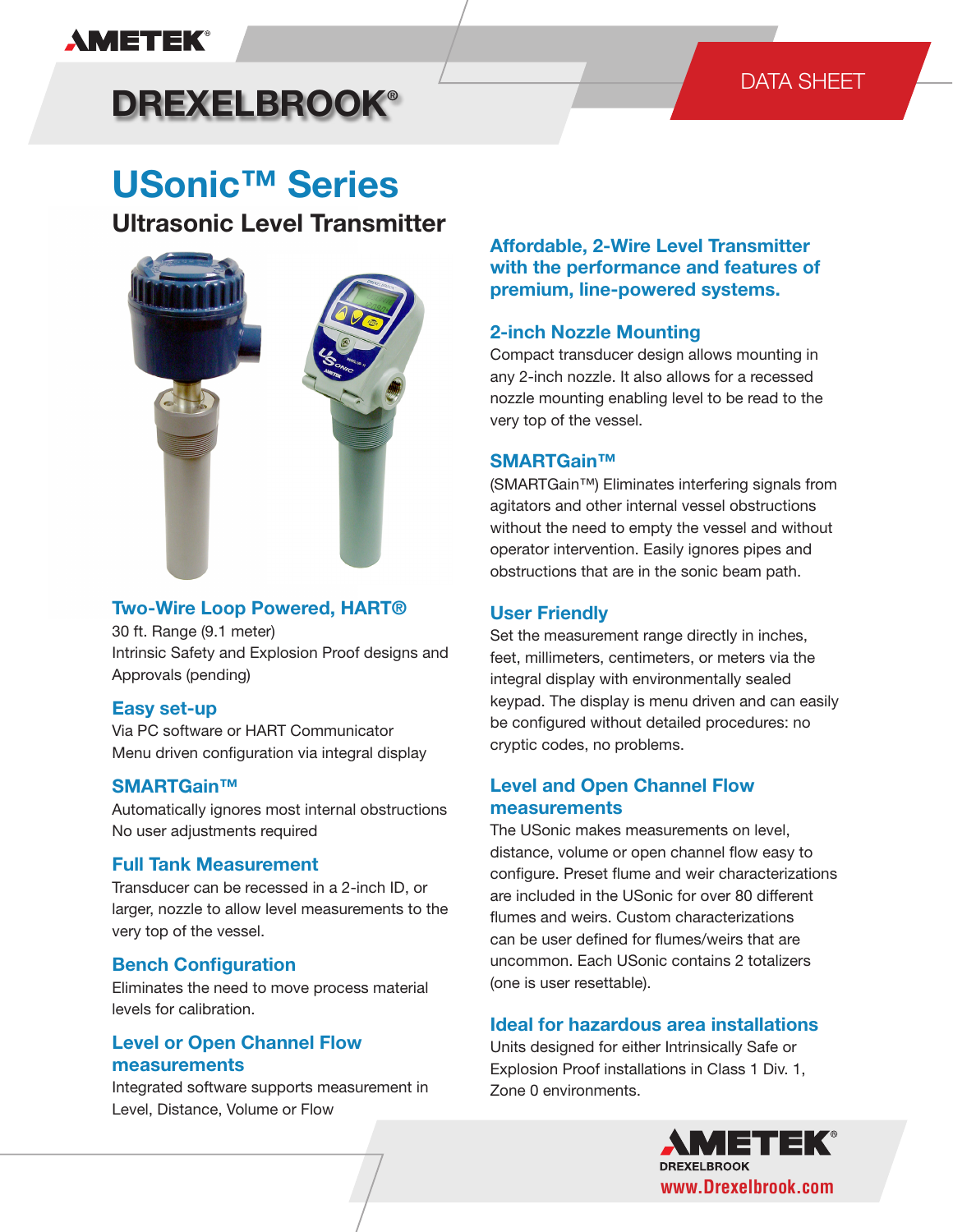# **Usonic™ Series Usonic™ Series Ultrasonic Level Transmitter**

### **Specifications**

**Input Power** 19 to 30 VDC 19 VDC required @ 4 mA minimum

**Output signal** 2-wire, 4-20mA, HART (isolated)

**Maximum Loop Resistance** 600 ohms at 24VDC

**Output Mode** Level, Distance, Flow, Volume

#### **Display Indications**

Level, Distance, Flow rate, Totalization, Temperature, Signal Strength, Milliamp User selectable, multiple selections can be scrolled automatically

#### **Supported Flow elements:** Parshall

Rectangular Weirs (with and without end contractions) Trapezoidal (Weir and Flume) V-Notch Leopold-Lagco Palmer-Bowlus "H" Flumes

**Range** 1 to 30 ft. (0.3 to 9.1m)

**Near Zone** 12 inches (305 mm)

**Minimum Span**  3 inches (76 mm)

**Maximum Span**  30 ft. (9.1 m)

**Response Time**  300 millisecond

\* Specifications subject to change without notice

#### **Display**

2-line, 7-digit LCD Character height: 0.25" top line, 0.36" bottom line UV Rated - Sunshield not required

**Accuracy** 

+/- 0.15% or 0.2 inch (5 mm) of sensor range, which ever is greater

**Repeatability**  <0.12 inch (3 mm)

**Resolution**  <0.12 inch (3 mm)

**Ambient Temperature Limits** -40°F to 158°F (-40°C to 70°C)

#### **Temperature Compensation**

Built-in, Automatic and readable from display

#### **Fail-Safe**

3.7 and 22 mA error signals – user selectable for Lost Echo and Near Zone violations

#### **Configuration**

Local Display with Keypad (XP version non-indicating) PC Software (I.S. and XP versions) HART Communicator (I.S. and XP versions)

**Signal Damping**  User programmable from 0 – 99 seconds

**Auto Profiling™** Standard feature on every system

#### **Sensor**

6.5" CPVC, I.S. rated -40°F to +158°F at 50 psig. (-40°C to +70°C at 3.4 bar) XP rated -12°F to +158°F at 50 psig. (-25°C to +70°C at 3.4 bar)

**Sensing element connection** 2-inch NPT/BSP fitting, CPVC Flange mounting (via threaded flanges)

**Frequency** 50KHz

**Beam Angle** Conical, 10° (total) @ 3db down

#### **Electrical Enclosures**

PBT-RF (Valox UV Stabilized) to NEMA 4X (IP-65) Explosion proof, powder coated aluminum to NEMA 4X (IP-66) / IP68 (3m / 72h)

#### **Approvals**

Class I, Div. 1 & Div. 2, Zone 0 & Zone 1 hazardous locations. FM, FMc, CE, ATEX, IEC EX

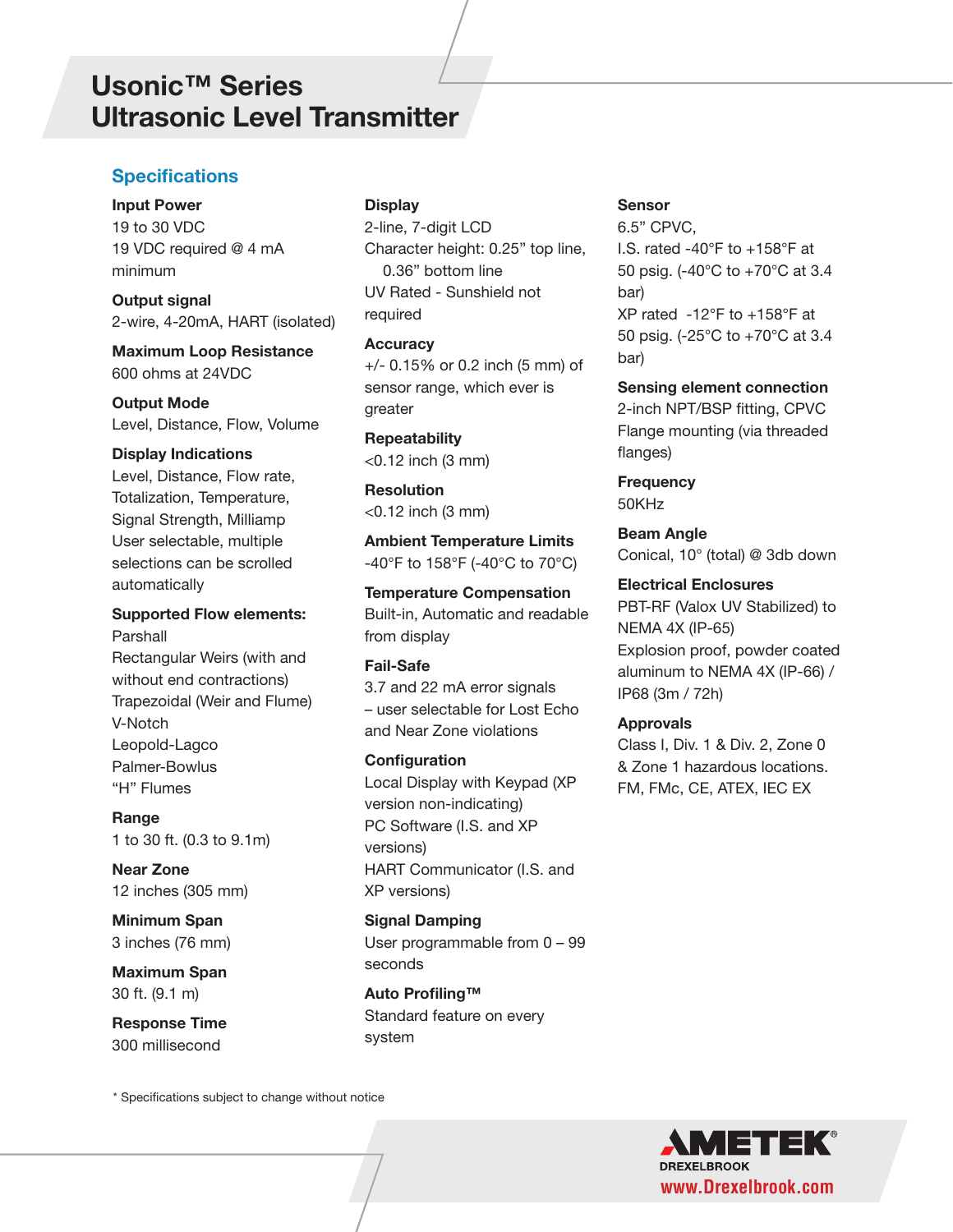# **Usonic™ Series Usonic™ Series Ultrasonic Level Transmitter**

# **Model Numbering**

#### **USonic™**



### **Ignore difficult internal obstructions with patented SMARTGain™**

SMARTGain™ is a standard feature with every system and prevents unwanted reflections from internal obstructions and agitator blades. By automatically controlling the transmitter gain (sensitivity to returned echoes), without user intervention, it is possible to ignore obstructions that are mounted within the ultrasonic beam path. SMARTGain™ also provides measurement advantages in horizontal cylinders and spheres by reducing the effects of multiple reflection signal paths.

### **Ignore Obstructions in the Beam Path**



- The edge of a 2-inch (50 mm) pipe can be as close as ½ inch (12 mm) from the centerline of the transducer, and ignored.
- The edge of a 1-inch (25 mm) pipe can be 1-inch (25 mm) from the centerline of the transducer, and ignored.